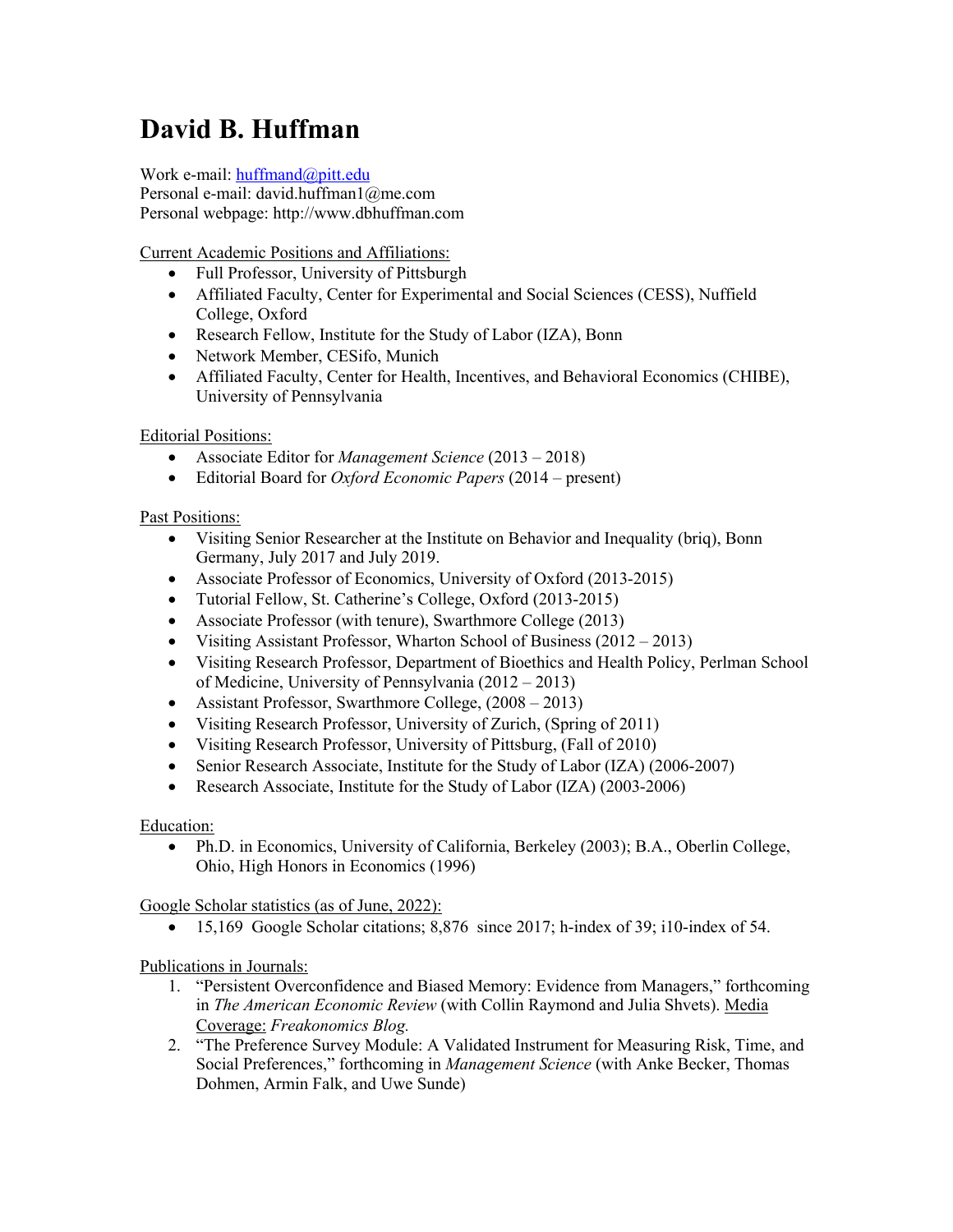- 3. "Patience and Comparative Development," forthcoming in *Review of Economic Studies* (with Thomas Dohmen, Benjamin Enke, Armin Falk, and Uwe Sunde).
- 4. "Global Evidence on Economic Preferences," 2018, *The Quarterly Journal of Economics,* 133(4), 1645-1692 (with Anke Becker, Thomas Dohmen, Benjamin Enke, Armin Falk, and Uwe Sunde).
- 5. "On the Relationship Between Cognitive Ability and Risk Preference," *Journal of Economic Perspectives*, 2018, 32(2), 115-134 (with Thomas Dohmen, Armin Falk, and Uwe Sunde). Media Coverage: Interview for *AEA research highlights*.
- 6. "Financial incentive strategies for maintenance of weight loss: Results from an internetbased randomized controlled trial," *Nutrition and Diabetes*, 2018, 8(33), 1-11 (with William Yancy, Pamela Shaw, Lisa Wesby, Victoria Hilbert, Lin Yang, Jingsan Zhu, Andrea Troxel, Gary Foster, Alexis Wojtanowski, and Kevin Volpp)
- 7. "Time Discounting and Economic Decision Making in the Older Population," *forthcoming in the Journal of the Economics of Ageing* (with Olivia Mitchell and Raimond Maurer). Press coverage in Wall Street Journal.
- 8. "High-Powered Performance Pay and the Crowding Out of Worker Non-Monetary Motivations," 2018, *Management Science*, 64(10), 4669-4680 (with Michael Bognanno)
- 9. "Risk Attitudes Across the Life Course," *Economic Journal*, 2017, 127(605), F95-F116 (with Thomas Dohmen, Armin Falk, Bart Golsteyn, and Uwe Sunde)
- 10. "Attention, Intentions, and Follow-Through in Preventive Health Behavior: Field Experimental Evidence on Flu Vaccination," *Journal of Economic Behavior and Organization*, 2015, 116, 270-291 (with Erin Bronchetti and Ellen Magenheim)
- 11. "Institutions and Contract Enforcement,**"** *Journal of Labor Economics*, 2015, 33(3), 571- 590 (with Armin Falk and Bentley Macleod)
- 12. "Contractual Incompleteness, Unemployment, and Labor Market Segmentation", *Review of Economic Studies*, 2014, 81 (1), 30-56 (with Steffen Altmann, Armin Falk, and Andreas Grunewald)
- 13. "Validating an Ultra-Short Survey Measure of Impatience," *Economics Letters*, 2013, 120(2), 142–145 (with Thomas Dohmen, Armin Falk, Uwe Sunde and Thomas Vischer).
- 14. "When a Nudge isn't Enough: A Field Test of the Power of Defaults to Influence Savings of Low-Income Tax Filers", *National Tax Journal,* 2013, 66(3), 609-634 (with Erin Bronchetti, Thomas Dee, and Ellen Magenheim)
- 15. "Competition Between Organizational Groups: Its Impact on Altruistic and Antisocial Motivations", *Management Science*, 2012, 58(5), 948–960 (with Lorenz Goette, Stephan Meier, and Matthias Sutter)
- 16. "The Impact of Social Ties on Group Interactions: Evidence from Minimal Groups and Randomly Assigned Real Groups", *American Economic Journal: Microeconomics*, 2012, 4(1), 101–115 (with Lorenz Goette and Stephan Meier)
- 17. "The Intergenerational Transmission of Risk and Trust Attitudes," *Review of Economic Studie*s, 2012,79(2), 645–677 (with Thomas Dohmen, Armin Falk, Uwe Sunde)
- 18. "Reference Points and Effort Provision," *The American Economic Review*, 2011, 101(2), 470–492 (with Johannes Abeler, Armin Falk, and Lorenz Goette)
- 19. "Individual Risk Attitudes: Measurement, Determinants and Behavioral Consequences," *The Journal of the European Economic Association*, 2011,9(3) 522–550 (with Thomas Dohmen, Armin Falk, Uwe Sunde, Jürgen Schupp, Gert Wagner)
- 20. "Are Risk Aversion and Impatience Related to Cognitive Ability?", *The American Economic Review*, 2010, 100(3), 1238 – 1260 (with Thomas Dohmen, Armin Falk, and Uwe Sunde)
- 21. "Direct Evidence on Risk Attitudes and Migration," *The Review of Economics and Statistics*, 2010, 92(3), 684-689 (with Holger Bonin, Thomas Dohmen, Armin Falk, David Jaeger, and Uwe Sunde) [GS 114]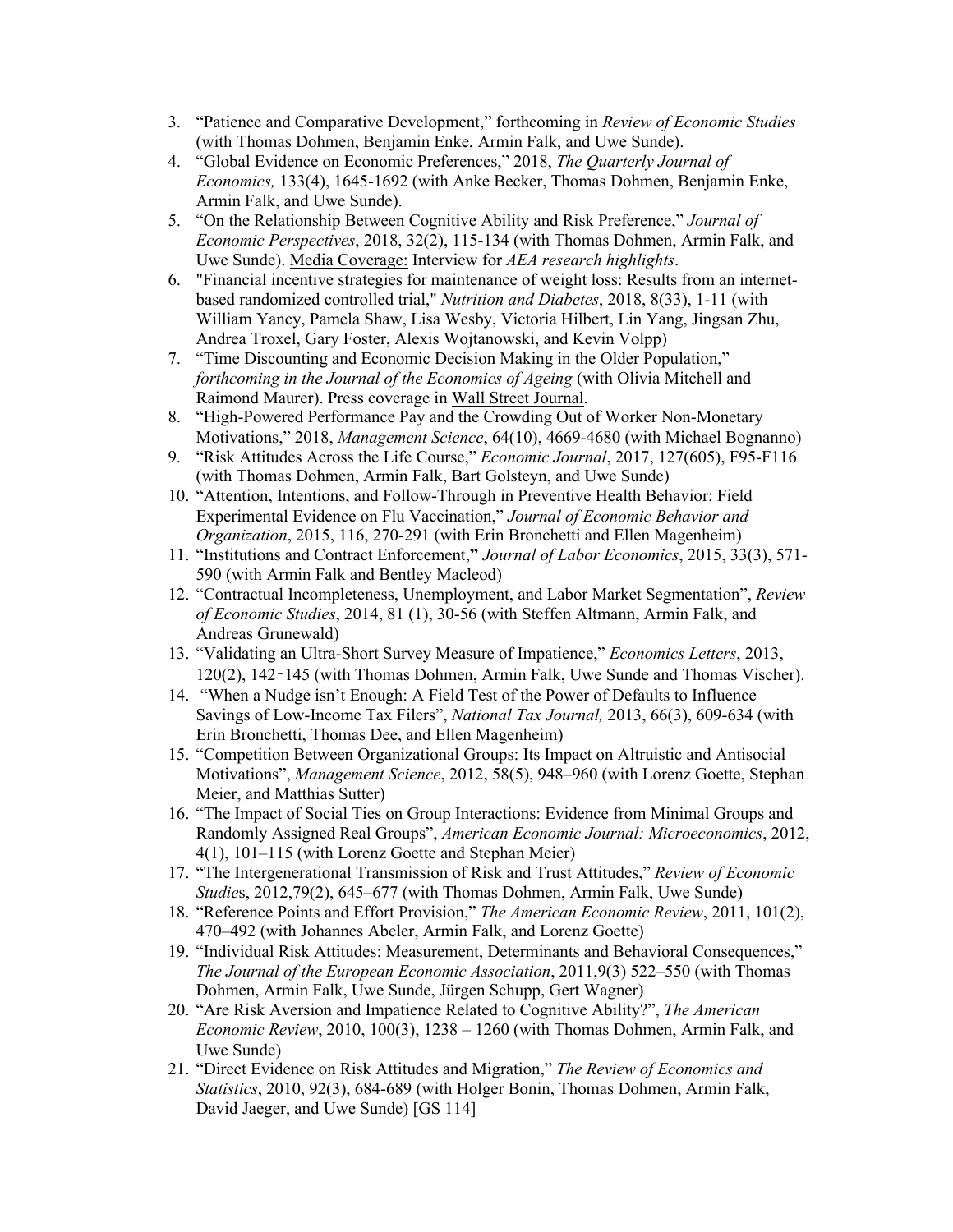- 22. "Biased Probability Judgment: Evidence on Incidence and Relation to Economic Outcomes, from a Representative Sample," *Journal of Economic Behavior and Organization*, 2009, 72(3), 903 – 915 (with Thomas Dohmen, Armin Falk, Uwe Sunde, and Felix Marklein)
- 23. "Homo Reciprocans: Survey Evidence on Prevalence, Behavior and Success," *The Economic Journal*, 2009, 119(536), 592 – 612 (with Thomas Dohmen, Armin Falk, and Uwe Sunde)
- 24. "Representative Trust and Reciprocity: Prevalence and Determinants," *Economic Inquiry*, 2008, 46(1), 84-90 (with Thomas Dohmen, Armin Falk, and Uwe Sunde)
- 25. "Cross-Sectional Earnings Risk and Occupational Sorting: The Role of Risk Attitudes," *Labour Economics*, 2007, 14(6), 926 - 937 (with Holger Bonin, Thomas Dohmen, Armin Falk, and Uwe Sunde)
- 26. "Affect and the Motivational Foundations of Social Capital," *Review of General Psychology*, 2007, 11(2), 142-154 (with Lorenz Goette)
- 27. "The Impact of Group Membership on Cooperation and Norm Enforcement: Evidence Using Random Assignment to Real Social Groups," *The American Economic Review*, 2006 (Papers and Proceedings) 96(2), 212-216 (with Lorenz Goette and Stephan Meier)
- 28. "Loss Aversion and Labor Supply," *Journal of the European Economic Association*, 2004, 2 (2-3), 216-228 (with Lorenz Goette and Ernst Fehr)
- 29. "The Role of the University in Attracting High Tech Entrepreneurship: A Silicon Valley Tale," The Annals of Regional Science, 2002, 36(3), 403-419 (with John Quigley)

#### Book Chapters:

- 1. "Do Emotions Improve Labor Market Outcomes?" in Emotion and Decision-Making, eds. Roy Baumeister and George Loewenstein, 2007, Russell Sage: New York (with Lorenz Goette)
- 2. "Affect as a Source of Motivation in the Workplace," in Emotion and Decision-Making, eds. Roy Baumeister and George Loewenstein, 2007, Russell Sage: New York (with Lorenz Goette).
- 3. "Do Financial Incentives Reduce Intrinsic Motivation for Weight Loss?: Evidence from Two Tests of Crowding Out," in Nudging Health: Health Law and Behavioral Economics, 2016, Johns Hopkins University Press (with David Asch, Jeffrey Kullgren, George Loewenstein, Aditi Sen, and Kevin Volpp).

#### Working Papers:

- 1. "Moral Luck: Mechanisms, Robustness, and Prevalence" (with Armin Falk and Sven Heuser).
- 2. "Interpreting Time Horizon Effects in Inter-Temporal Choice," reject and resubmit at *Journal of the European Economic Association* (with Thomas Dohmen, Armin Falk, and Uwe Sunde)
- 3. "The Complementary Nature of Trust and Contract Enforcement," (with Bjoern Bartling, Ernst Fehr, and Nick Netzer)
- *4.* "Do I Have What it Takes? Uncertainty About the Self and Equilibrium Search Outcomes," *IZA DP*, No. 2531 (with Armin Falk and Uwe Sunde).
- 5. "Self-Confidence and Search," *IZA Discussion Paper, No. 2525* (with Armin Falk and Uwe Sunde).
- 6. Seemingly Irrelevant Events Affect Economic Perceptions and Expectations: The FIFA World Cup 2006 as a Natural Experiment," *IZA DP*, *No. 2275* (Thomas Dohmen, Armin Falk, and Uwe Sunde).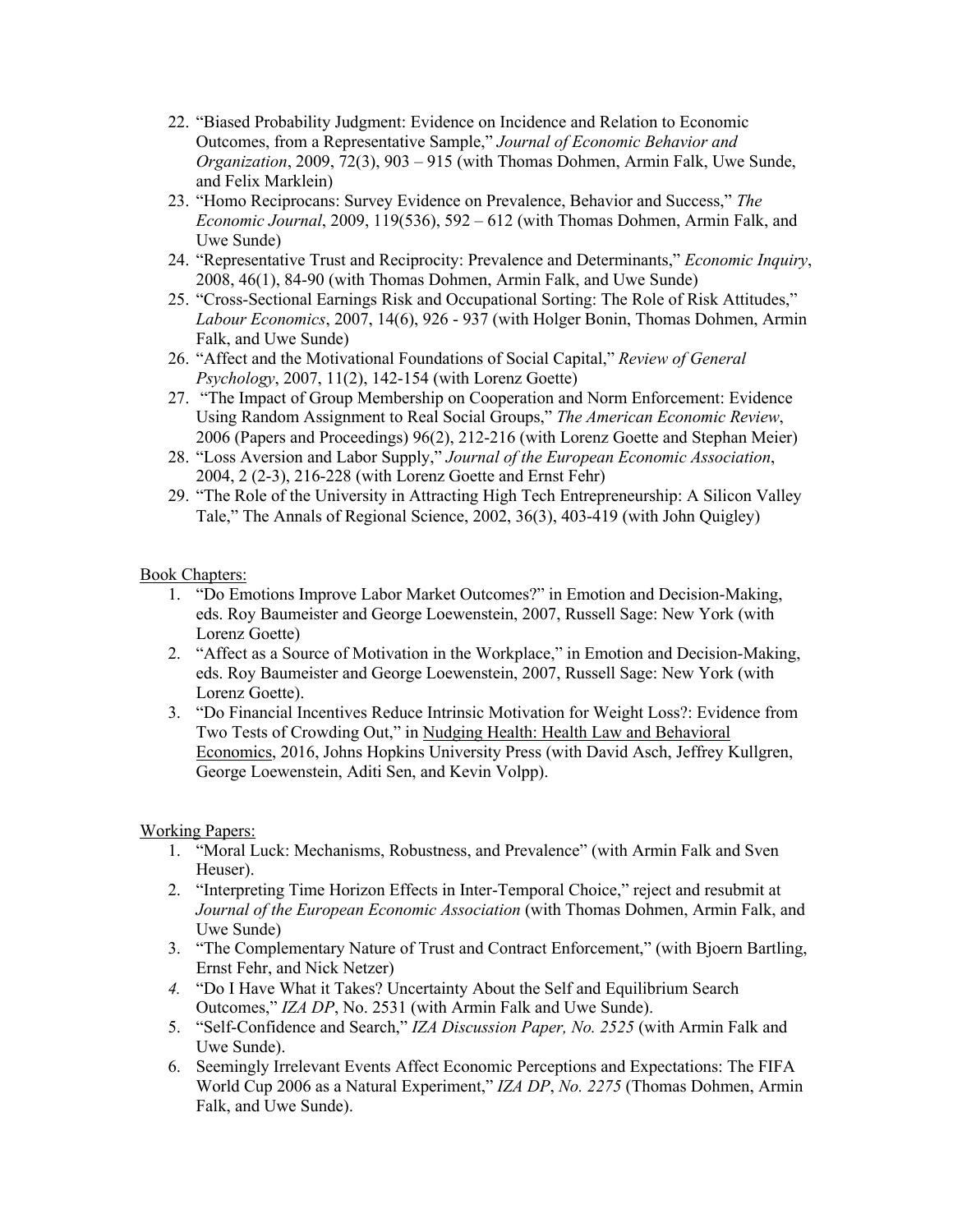- 7. "Incentives and the Allocation of Effort Over Time: The Joint Role of Affective and Cognitive Decision Making." *IZA Discussion Paper*, *No. 2400* (with Lorenz Goette).
- 8. "A Monthly Struggle for Self-Control? Hyperbolic Discounting, Mental Accounting, and the Fall in Expenditure Between Paydays," *IZA Discussion Paper,* No. 1430 (with Matias Barenstein).

Work in Progress:

- 1. "Incentive Complexity, Bounded Rationality, and Effort Provision," (with Johannes Abeler and Collin Raymond).
- 2. "Investigating Gender Effects Under Competitive Workplace Incentives" (with Collin Raymond and Julia Shvets).
- 3. "A Hidden Cost of Agency" (with David Danz and Tymofiy Mylovanov).
- 4. "Mental Accounting and Healthy Food Purchases: A Field Experiment" (with Erin Bronchetti and Ellen Magenheim).
- 5. "The Power and Limitations of Tournament Incentives" (with Armin Falk and Ernst Fehr).
- 6. "Temporal Stability of Risk Preferences: Survey and Experimental Measures" (with Thomas Dohmen, Armin Falk, James Heckman, Jürgen Schupp, Uwe Sunde, and Gert Wagner)
- 7. "Incentive and Fairness Properties of Workfare: Experimental Evidence" (with Armin Falk and Konrad Mierendorf).

Awards:

• Excellence in Refereeing Award, 2012, from the *American Economic Review*.

Keynote Lecture Invitations:

• Keynote for Bristol Workshop on Economic Policy Interventions and Behaviour, 2020 (postponed).

#### Grants:

- Co-PI for Keynes Fund Grant, University of Cambridge *"Understanding Differences in Performance of Managers"* (\$27,000; with Julia Shvets).
- Co-PI for MMRC Award through the Social Security Administration "*Time Discounting and Economic Decision Making Among the Elderly"* (\$25,000; with Olivia Mitchell and Raimond Maurer).
- Co-PI for Fell Fund grant, University of Oxford *"Worker preferences and the response to dynamic incentives in the workplace"* (\$30,000; with Johannes Abeler).
- Co-PI for Robert Wood Johnson/Donahue Foundation Grant *"Applying Behavioral Economics to Perplexing Problems in Health and Health Care Initiative"* (\$100,000; with E. Bronchetti and E. Magenheim)

## Refereeing Activities:

*Agricultural Economics, American Economic Journal: Applied Economics, American Economic Journal: Microeconomics, American Economic Review, Econometrica, Economic Journal, European Research Council, Experimental Economics, Games and Economic Behavior, Journal of Behavioral Decision Making, Journal of Economic Psychology, Journal of the European Economic Review, Journal of Finance, Journal of Labor Economics, Journal of Institutional and Theoretical Economics, Journal of Law, Economics, and Organization; Journal of Public Economics; Journal of Risk and Uncertainty; Labour Economics, Management Science, National Science Foundation, Nature, Oxford University Press, Proceedings of the National Academy of*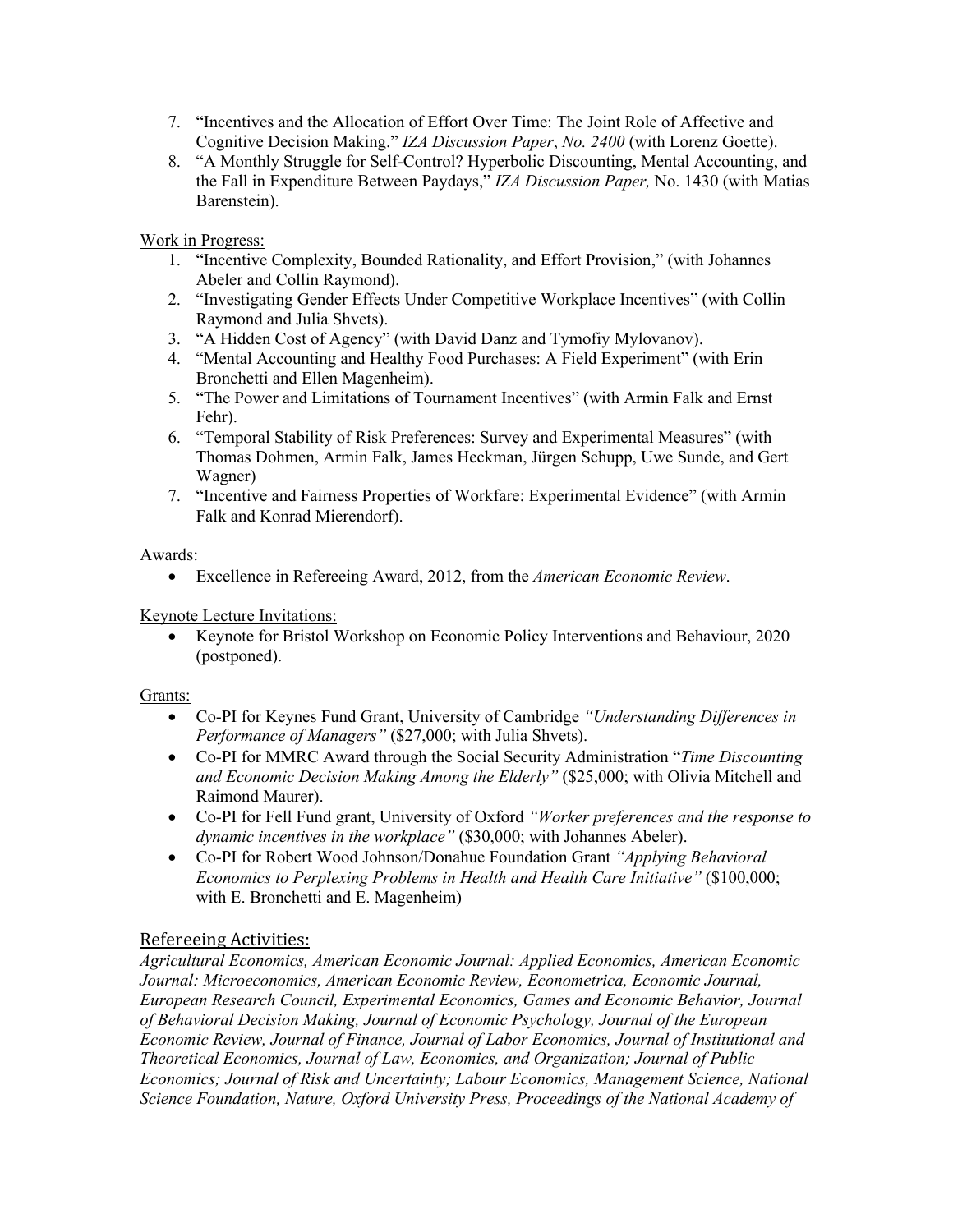*Sciences, Quarterly Journal of Economics, Review of Economics and Statistics, Review of Economic Studies, Scandinavian Journal of Economics.*

Invited Seminar and Workshop Presentations (including scheduled):

- 2022: SUNY Buffalo; University of Copenhagen; Yale School of Management.
- 2021: NBER Summer Institute, Personnel Economics; SITE Psychology and Economics.
- 2020: University of Maryland; University of California, Berkeley; BEPIB Workshop, U. of Bristol; London Business School; Humbolt University, Berlin; Norwegian School of Economics, FAIR seminar series.
- 2019: ASSA session on formation of preferences; Princeton University Psychology and Economics seminar; IZA visitor seminar, Bonn; Columbia Business School seminar, New York; SOLE Meetings, Arlington; briq Beliefs Workshop, Bonn; Smeal College of Business, Penn State; Advances with Field Experiments Workshop, U. of Chicago; School of Information, U. of Michigan.
- 2018: Psychology and Economics Seminar, UC Berkeley; Applied Micro Seminar, University of Toronto; Advances with Field Experiments workshop, BU.
- 2017: CBDR Seminar, Carnegie Mellon School of Decision Sciences; Advances with Field Experiments workshop, University of Chicago; Behavioral Public Choice workshop, University of Vienna; Virginia Tech.
- 2016: High-Level Expert Group on the Measurement of Economic Performance and Social Progress, Sciences Po; SITE Experimental Economics, Stanford; SITE Psychology and Economics, Stanford; UVA Experimental Economics Conference; CESifo Behavioral Economics Conference, Munich; North American Economic Science Association Meeting, Tucson.
- 2015: Field Days Workshop at University of Edinburgh; University of British Columbia; Simon Fraser University; UC Santa Cruz; Erasmus University in Rotterdam
- 2014: University of Bonn; University of Southampton; London Business School; CESS workshop on decision making, University of Oxford; IMEBESS conference, Nuffield College, University of Oxford; University of East Anglia; University of Munich
- 2013: University of Zurich; Labor Economics Workshop in Honor of Orley Ashenfelter, Oberlin College
- 2012: University of Nottingham; Wharton School of Business; University of Tennessee; Field Days Workshop, WZB Berlin; Society of Labor Economists Meeting; Economic Science Association Meeting; Case Western University; Vassar College; George Mason University
- 2011: Advances With Field Experiments workshop, University of Chicago;
SITE Workshop on Behavioral Economics, Stanford;<sup>[1</sup>] Tilburg University; Economic Science Association Meeting; Lebow School of Business; Maastricht University; HEC Laussane; University of California, Santa Barbara; Rady School of Business; Symposium on Behavioral Economics, FDIC
- 2010: Carnegie Mellon, Department of Social and Decision Sciences; Workshop on Advances with Field Experiments, Wharton School; Royal Holloway; University of Pittsburgh; Federal Reserve Bank of Chicago
- 2009:Cornell University; Cemmap Workshop on Novel Measurement, IFS in London; ASSA Meetings, Session on Cognitive and Non-cognitive Skills; ISNIE Conference, Hass School of Business; Villanova Business School
- 2008: Wharton School of Business; Society of Labor Economists Meeting; University of Pittsburgh;

Princeton University; Conference on Understanding Economic Decision Making (SRC,NIA), Jackson Hole

2007: Columbia University; University College London; Humbolt University; University of Innsbruck; Universtiy of Lyon; Uppsala University; Tufts University